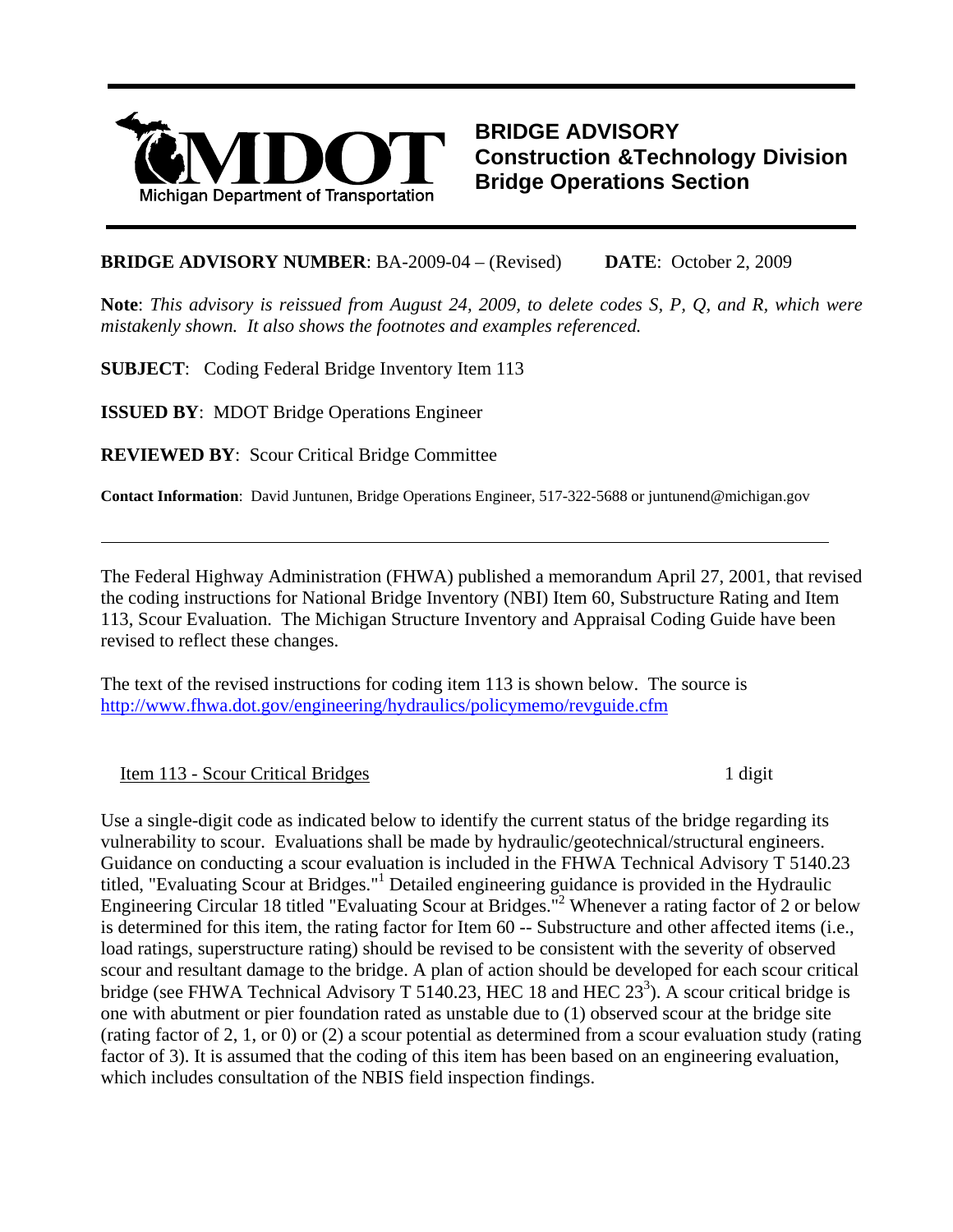## Code Description

- N Bridge not over waterway.
- U Bridge with "unknown" foundation that has not been evaluated for scour. Until risk can be determined, a plan of action should be developed and implemented to reduce the risk to users from a bridge failure during and immediately after a flood event (see HEC 23).
- T Bridge over "tidal" waters that have not been evaluated for scour, but considered low risk. Bridge will be monitored with regular inspection cycle and with appropriate underwater inspections until an evaluation is performed ("Unknown" foundations in "tidal" waters should be coded U.)
- 9 Bridge foundations (including piles) on dry land well above flood water elevations.
- 8 Bridge foundations determined to be stable for the assessed or calculated scour condition. Scour is determined to be above top of footing (Example A) by assessment (i.e., bridge foundations are on rock formations that have been determined to resist scour within the service life of the bridge<sup>4</sup>), by calculation or by installation of properly designed countermeasures (see HEC 23).
- 7 Countermeasures have been installed to mitigate an existing problem with scour and to reduce the risk of bridge failure during a flood event. Instructions contained in a plan of action have been implemented to reduce the risk to users from a bridge failure during or immediately after a flood event.
- 6 Scour calculation/evaluation has not been made. (Use only to describe case where bridge has not yet been evaluated for scour potential.)
- 5 Bridge foundations determined to be stable for assessed or calculated scour condition. Scour is determined to be within the limits of footing or piles (Example B) by assessment (i.e., bridge foundations are on rock formations that have been determined to resist scour within the service life of the bridge), by calculations or by installation of properly designed countermeasures (see HEC 23).
- 4 Bridge foundations determined to be stable for assessed or calculated scour conditions; field review indicates action is required to protect exposed foundations (see HEC 23).
- 3 Bridge is scour critical; bridge foundations determined to be unstable for assessed or calculated scour conditions:
	- Scour within limits of footing or piles. (Example B)
	- Scour below spread-footing base or pile tips. (Example C)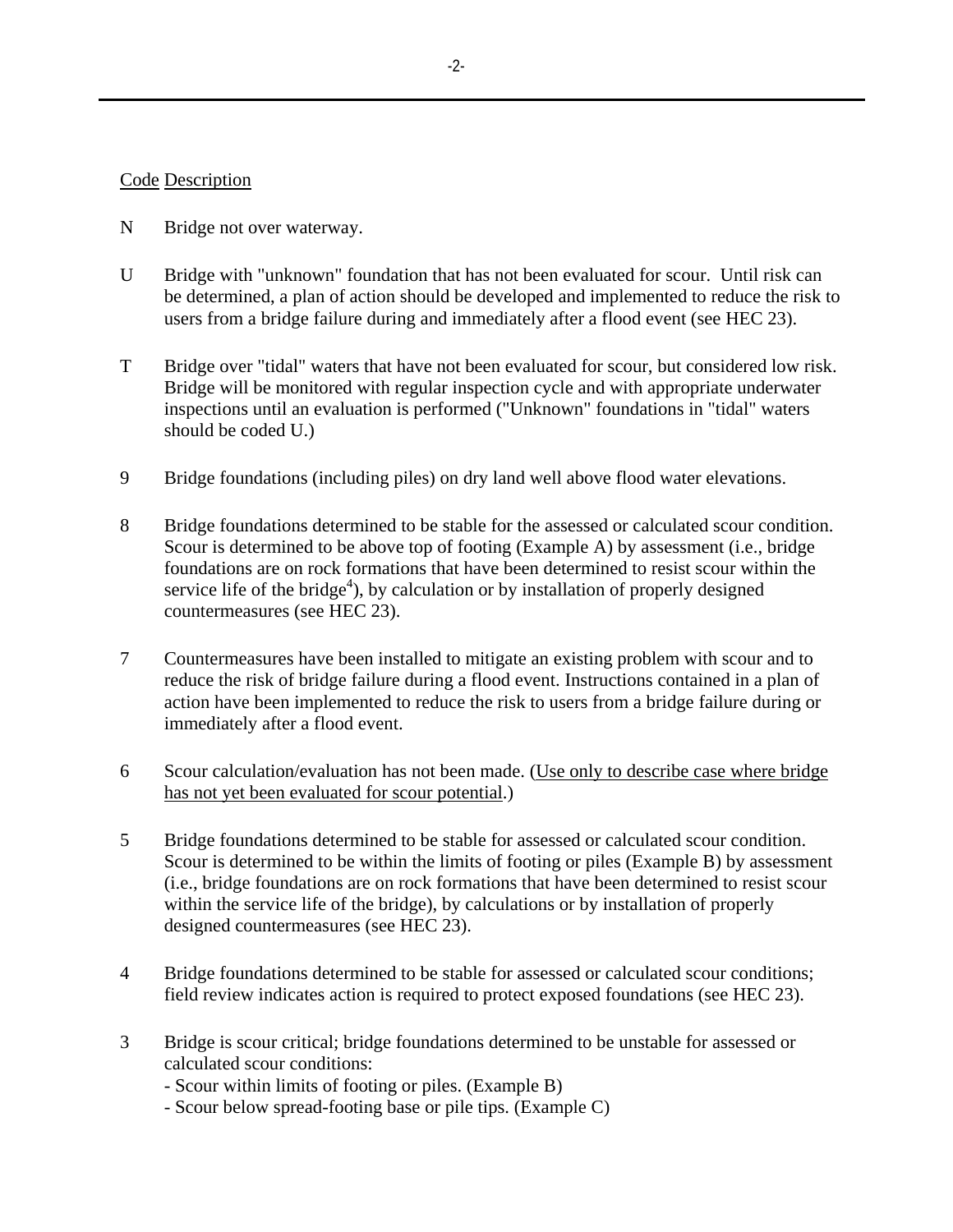- 2 Bridge is scour critical; field review indicates that extensive scour has occurred at bridge foundations, which are determined to be unstable by: - a comparison of calculated scour and observed scour during the bridge inspection, or - an engineering evaluation of the observed scour condition reported by the bridge inspector in Item 60.
- 1 Bridge is scour critical; field review indicates that failure of piers/abutments is imminent. Bridge is closed to traffic. Failure is imminent based on: - a comparison of calculated and observed scour during the bridge inspection, or - an engineering evaluation of the observed scour condition reported by the bridge inspector in Item 60.
- 0 Bridge is scour critical. Bridge has failed and is closed to traffic.

<sup>1</sup>[FHWA Technical Advisory T 5140.23, Evaluating Scour at Bridges,](http://www.fhwa.dot.gov/legsregs/directives/techadvs/t514023.htm) dated October 28, 1991. <sup>2</sup>[HEC 18, Evaluating Scour at Bridges](http://www.fhwa.dot.gov/engineering/hydraulics/library_arc.cfm?pub_number=17), Fourth Edition. <sup>3</sup>[HEC 23, Bridge Scour and Stream Instability Countermeasures](http://www.fhwa.dot.gov/engineering/hydraulics/library_arc.cfm?pub_number=23), Second Edition. <sup>4</sup> [FHWA Memorandum "Scourability of Rock Formations](http://www.fhwa.dot.gov/engineering/hydraulics/policymemo/rscour.cfm)," dated July 19, 1991.

Consistent with the above coding from FHWA, MDOT is providing the following additional guidance:

- 1. A Scour Action Plan must be developed for any bridge with item 113 coded as 0,1,2,3, or U. It may be more practicable to develop a Scour Action Plan for a bridge with unknown foundations than to determine the foundation type.
- 2. If a bridge abutment foundation has spread footings and the foundations are protected by properly designed and installed scour countermeasures, the bridge may be rated Item  $113 = 7$ . When the scour countermeasure is rip-rap properly designed for the 100 year flood, a scour action plan form should be filled out and the bridge should be inspected after the flood event for damage to the rip-rap. Note, this differs from a scour critical bridge where monitoring may be necessary during the flood event. Additionally, rip-rap needs to be inspected during routine bridge inspections for degradation or displacement of the rip-rap. If there is concern that the rip-rap is no longer functioning as intended, the bridge should be rated Item  $113 = 3$ .
- 3. As shown above, a bridge is deemed "scour critical" if the "bridge foundations determined to be unstable for assessed or calculated conditions". A "critical" element of a bridge is defined as an element that if it where to fail the bridge could become unstable. When determining criticality redundancy is an important factor. For example, a steel member in tension is not considered critical if there are redundant members that can resist the load if one of the members where to fail. Similarly, if there is redundancy in a bridge foundation to resist scour (such as multiple rows of foundation piles) combined with properly designed, installed, and regularly inspected countermeasures, item 113 can be coded 8 and an action plan is not necessary.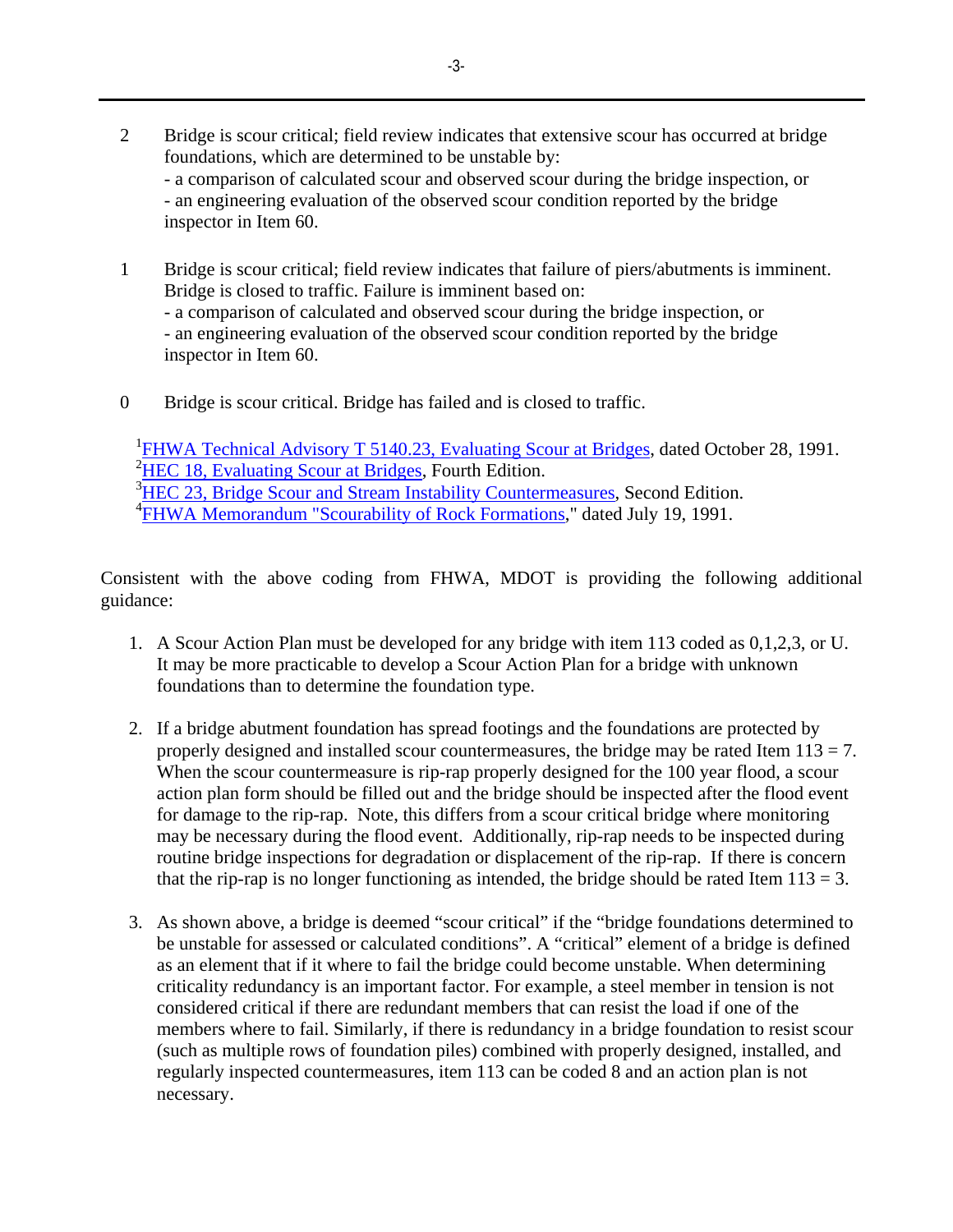4. Greater caution should be exercised when assigning a scour critical bridge rating for bridges having multi-spans and piers in the water, because piers typically are more vulnerable to scour than abutments, and it can be harder to inspect the condition of the scour countermeasures when the piers are in deep water.

It is also important that scour be considered in coding item 60, Substructure Rating. The language from the FHWA memorandum shown below shall be followed:

All substructure elements should be inspected for visible signs of distress including evidence of cracking, section loss, settlement, misalignment, scour, collision damage, and corrosion. The rating factor given to Item 60 should be consistent with the one given to Item 113 whenever a rating factor of 2 or below is determined for Item 113 - Scour Critical Bridges.

Resource Links:

FHWA Memorandum April 27, 2001: <http://www.fhwa.dot.gov/engineering/hydraulics/policymemo/revguide.cfm>

Structure Inventory and Appraisal Coding Guide: [http://www.michigan.gov/documents/MDOT-Bridge-SIAMANUAL-2\\_87989\\_7.pdf](http://www.michigan.gov/documents/MDOT-Bridge-SIAMANUAL-2_87989_7.pdf)